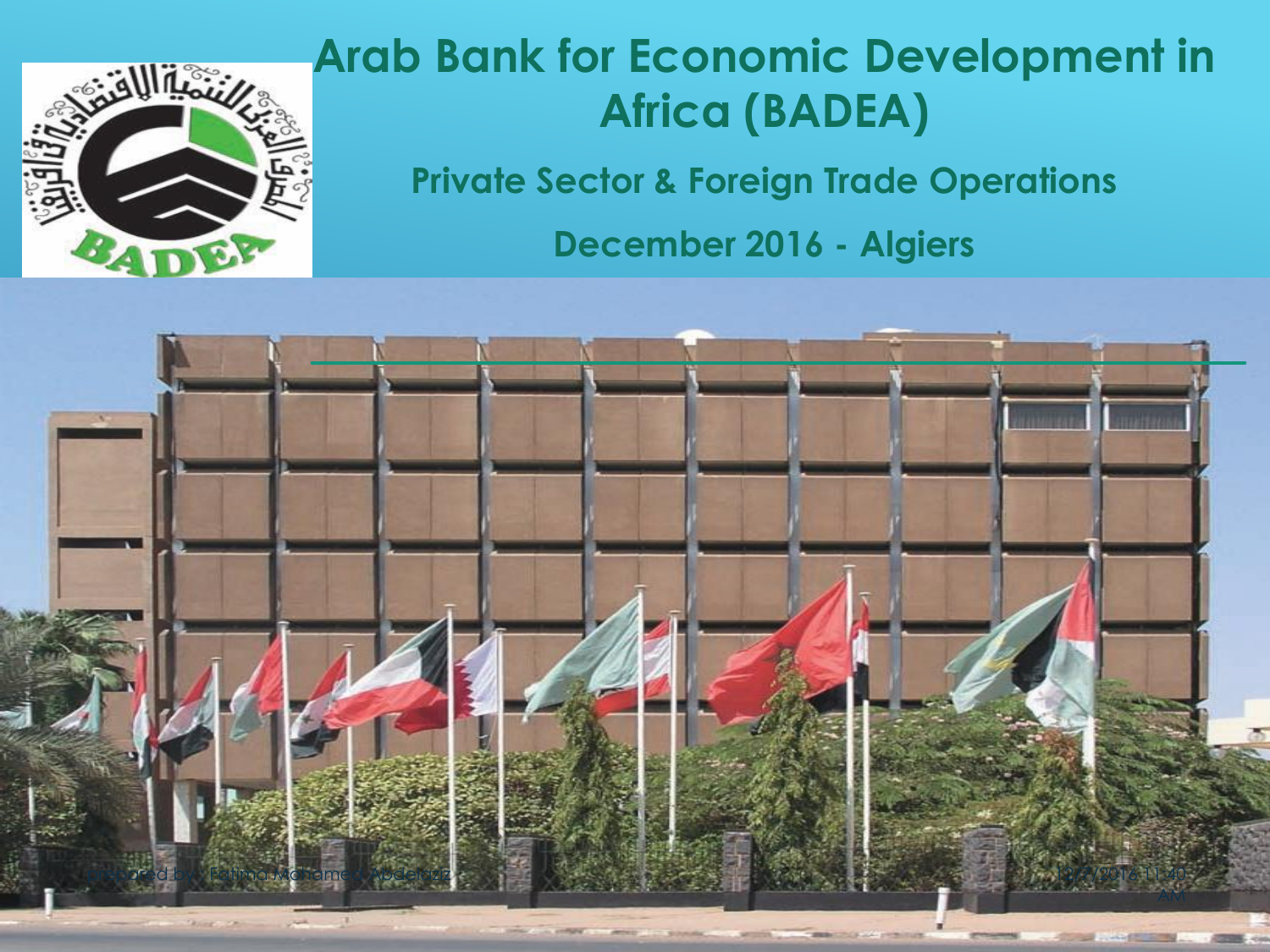

### **Presentation Outline**

- **Introduction**
- **Lending Criteria for Private Sector Operations**
- **Eligibility Criteria for Private Sector Projects**
- **BADEA Trade Finance Facilities**

12/7/2016 11:40 AM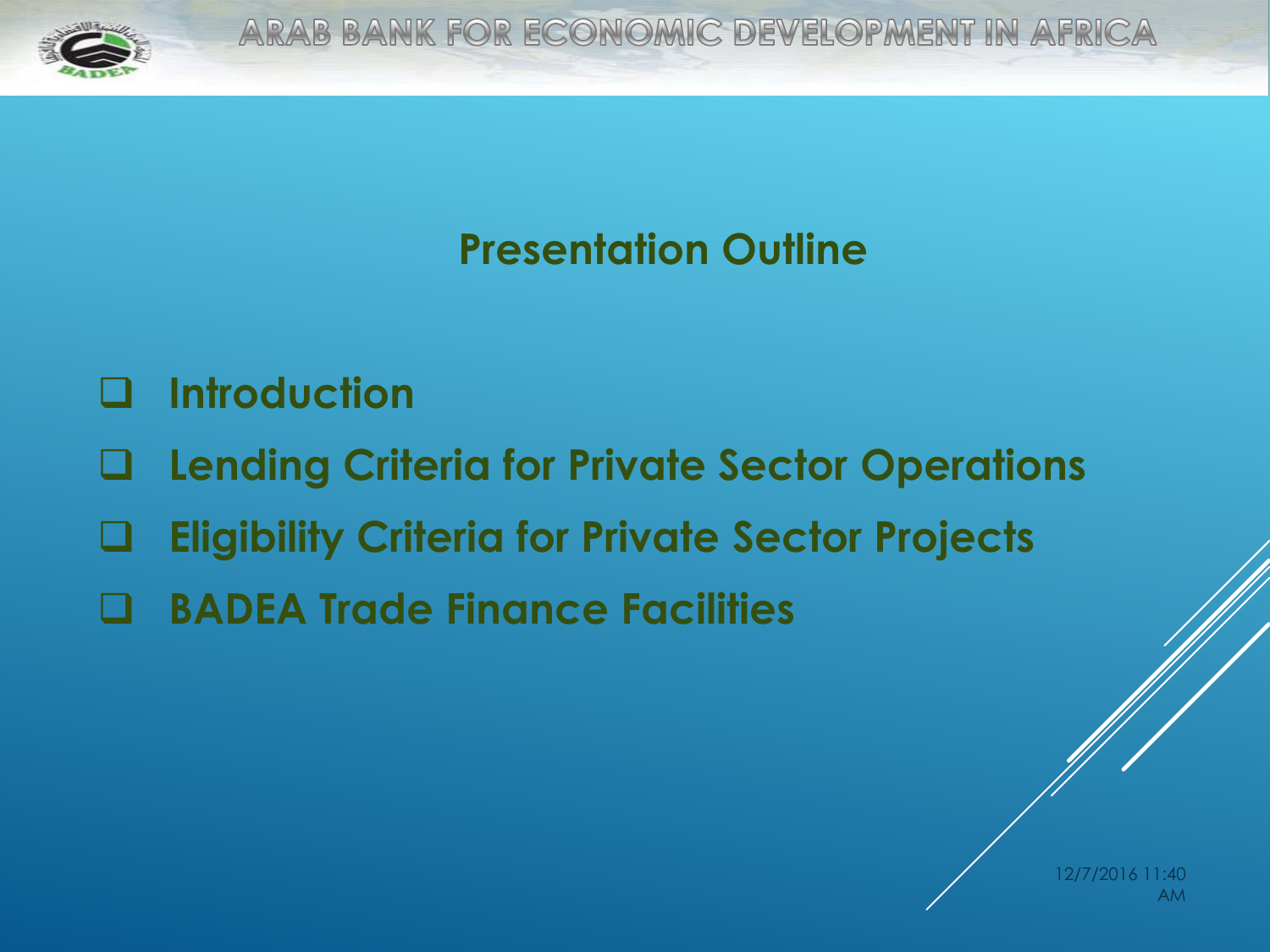

### **Introduction**

- **Since its establishment in 1974, BADEA has played pivotal role in the socio-economic development of Sub-Saharan African countries where it operates**
- **This includes the promotion and development of the private sector in Sub-Saharan Africa**
- **Historically, BADEA's intervention in the private sector has been through:**
	- o **Provision of direct funding to development finance institutions for on-lending to private sector operators**
	- o **Provision of financial support to micro-finance sector**
	- o **Provision of technical assistance grants to promote investment**
	- o **Sponsoring Arab-African investment promotion activities**
	- 12/7/2016 11:40 o **Contributing to Africa-wide trade and investment initiatives.**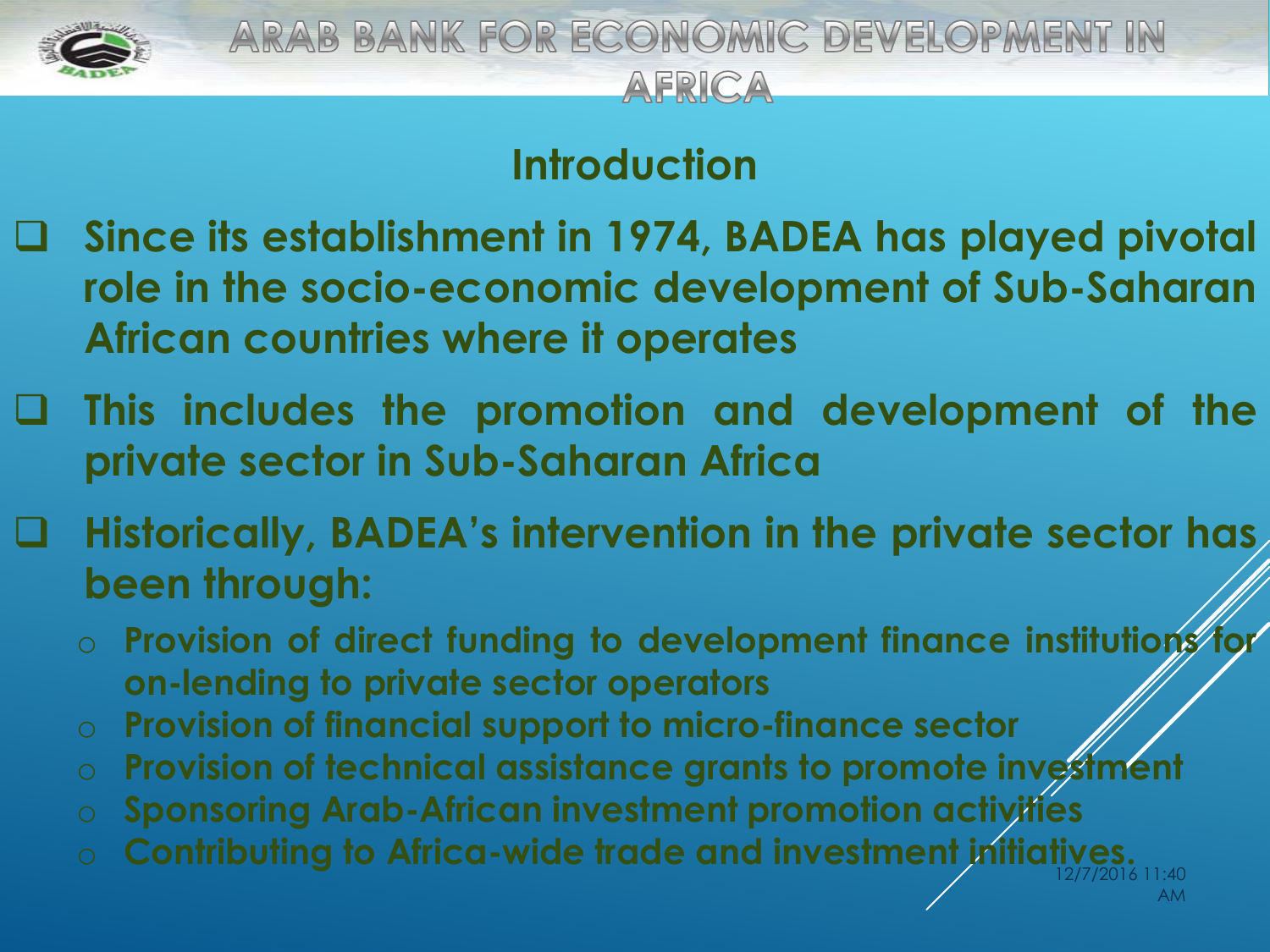

### **Lending Criteria for Private Sector Operations**

- **In recognition of the critical role the private sector plays in socio-economic development, BADEA has introduced a new window of operations dedicated for the support and development of private sector**
- **The total amount allocated for each of the remaining years of BADEA's 7th Corporate Plan (2015 – 2019) is USD 100 million**
- $\Box$  **This funding can be accessed either directly by private sector operators** or **indirectly through intermed financial institutions**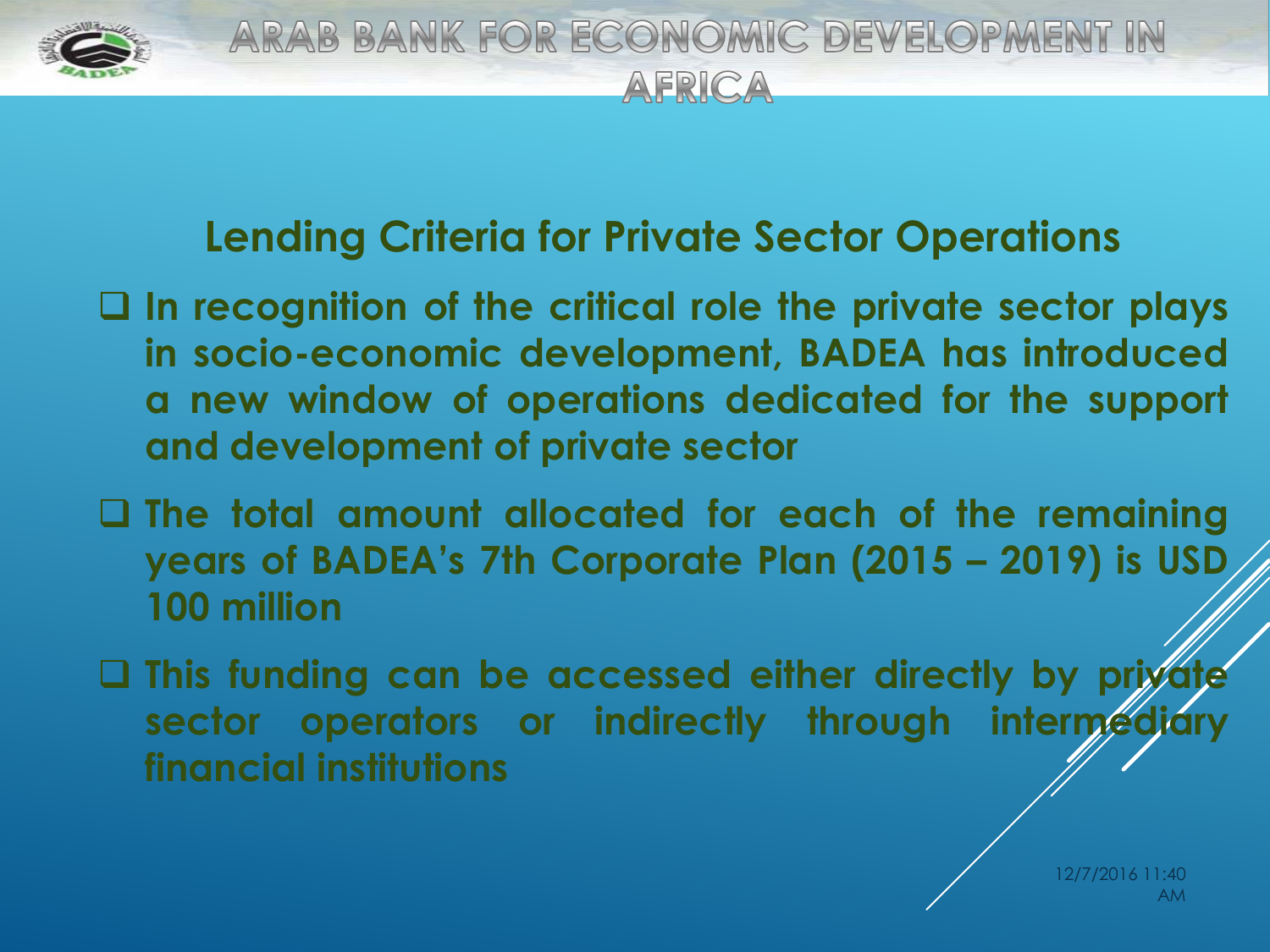

ARAB BANK FOR ECONOMIC DEVELOPMENT IN

**Lending Criteria for Private Sector Operations – CONTD**

#### **Main terms of direct lending:**

- o **Lending limits: \$3m - \$10m**
- o **The above amounts can be availed to fund up to 30% and 50% of new projects' and existing projects' total cost, respectively, or up to 25% of total shareholders' funds whichever is less**
- o **Purpose – CAPEX and permanent working capital**
- o **Tenor – up to 12 years, including grace period of up to 3 years**
- o **Pricing – competitive and market related**
- 12/7/2016 11:40 AM o **Securities – fixed & floating charges, personal and corporate guarantees, sovereign guarantees Government-backed projects, etc.**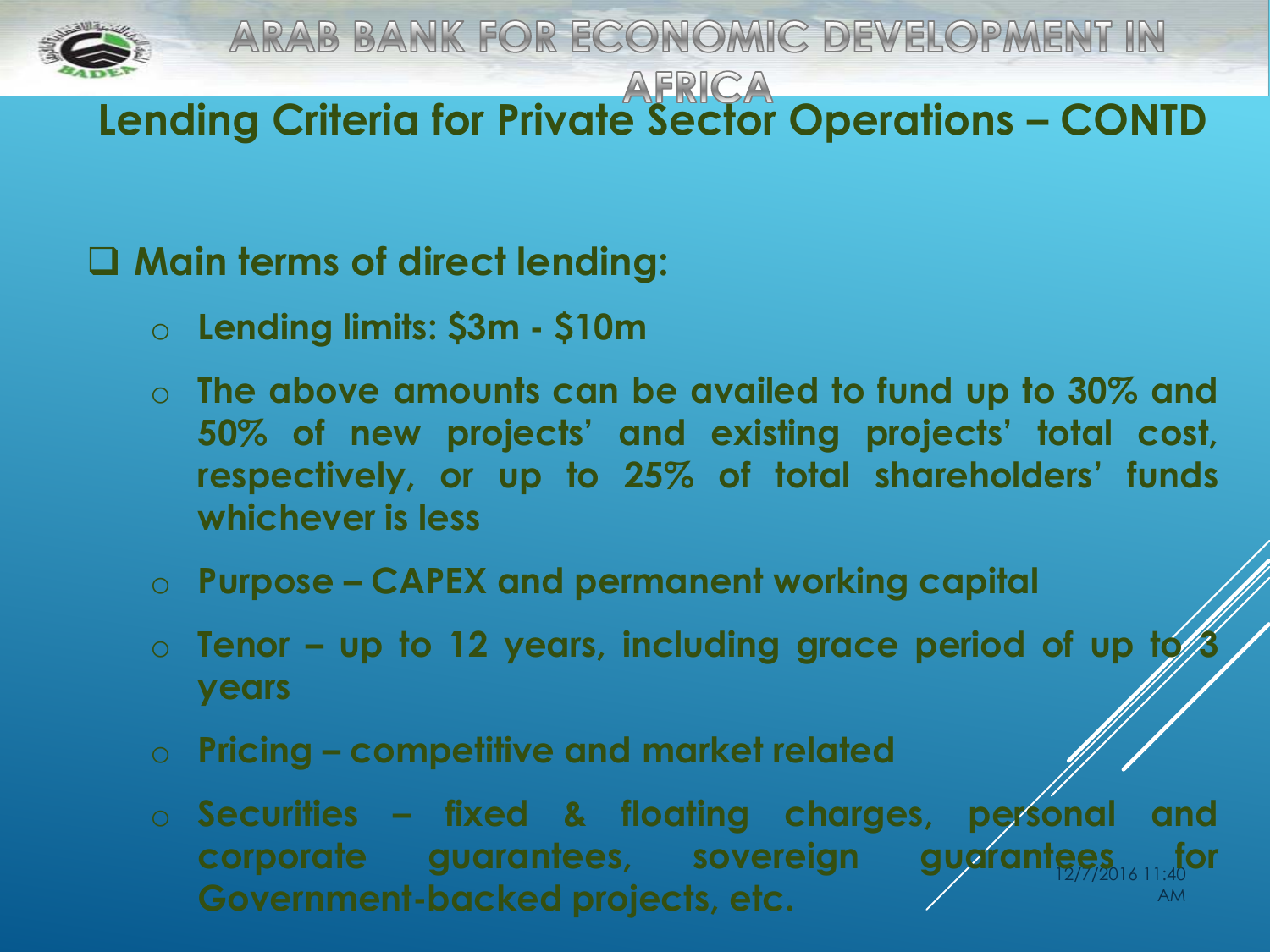

### **Lending Criteria for Private Sector Operations - CONTD**

- **Main terms of indirect lending through intermediary institutions:**
	- o **Lending limits: \$5m - \$15m, or up to 20% of total shareholders' funds, whichever is less.**
	- o **Purpose – on-lending to private sector clients**
	- o **Tenor – up to 10 years, including grace period of up to 3 years**
	- o **Pricing – competitive and market related**
	- o **Securities – can be negotiated on case-by-case basis, where applicable**

12/7/2016 11:40 AM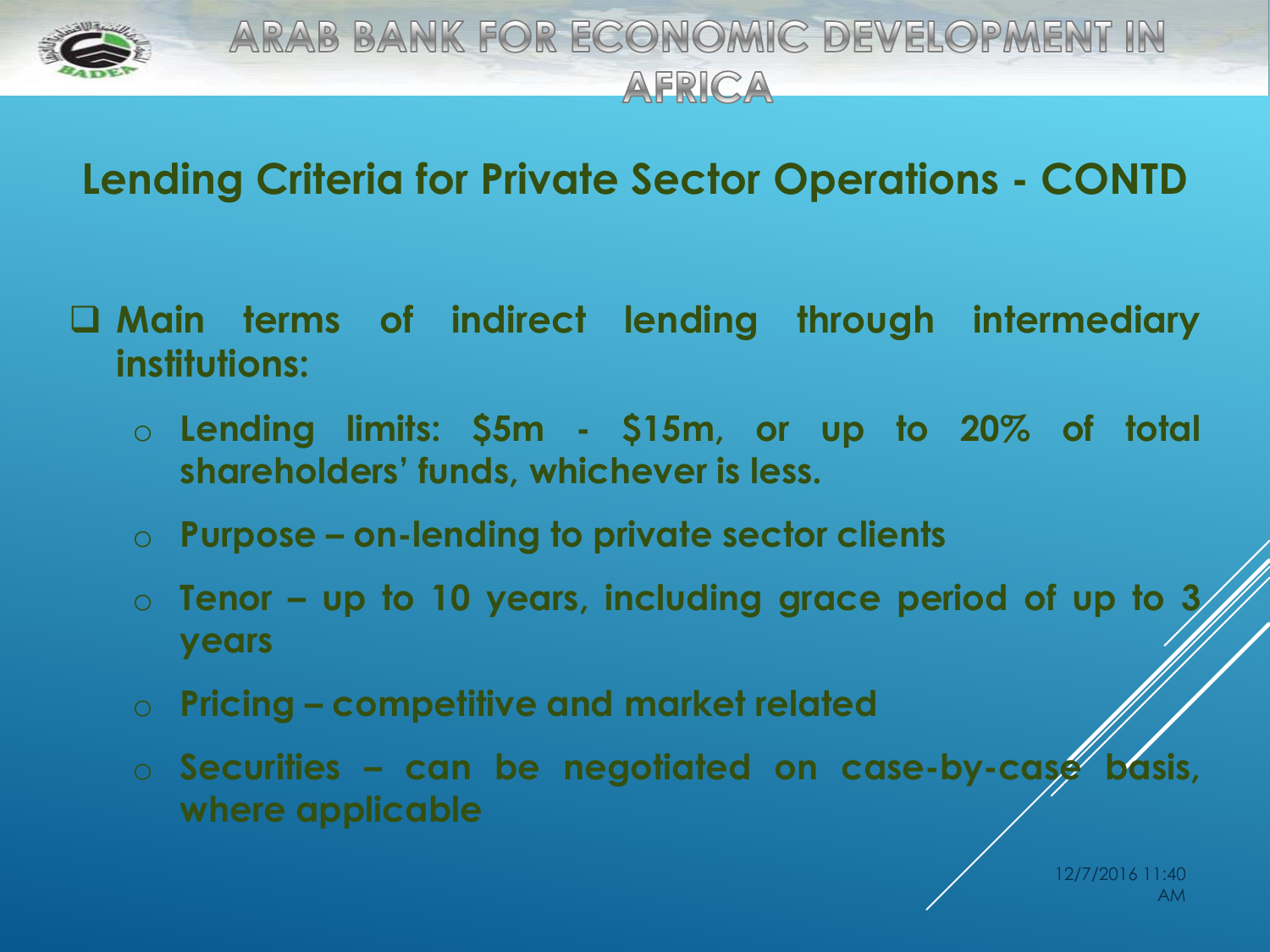

ARAB BANK FOR ECONOMIC DEVELOPMENT IN AFRICA

### **Eligibility Criteria for Private Sector Operations**

**Eligibility criteria for direct lending:**

- o **Borrower - must be a company duly incorporated in an eligible African country**
- o **Country- all African countries excluding those which are members of the League of Arab States**
- o **Ownership - must be owned at least 51% by private investors (state-owned entities that operate on commercial basis can also qualify)**
- o **A signed Framework Agreement between the country where the project is located and BADEA or provision of a political risk insurance**
- o **Submission of a bankable feasibility study, confirming the project's viability**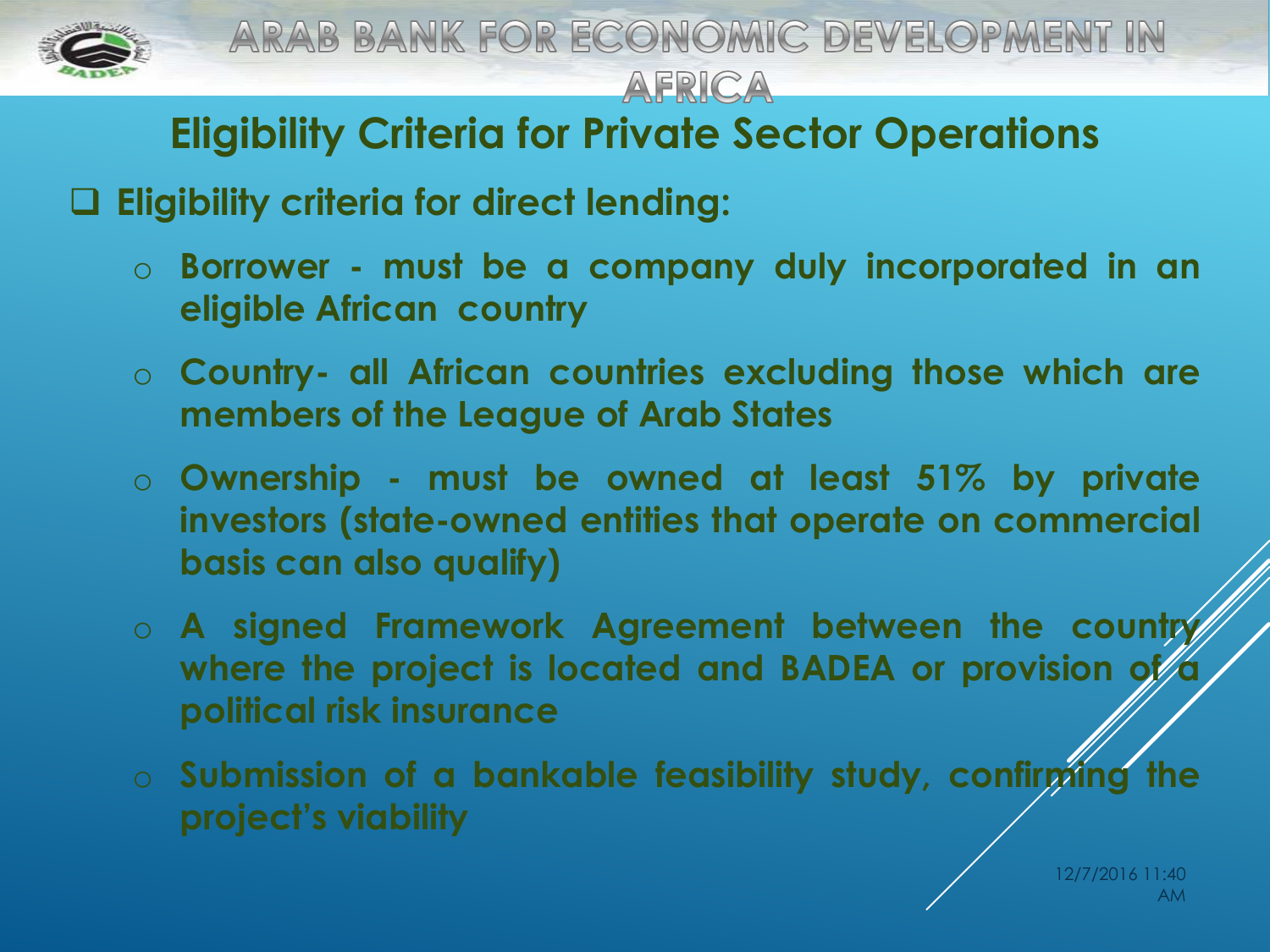

# **Eligibility Criteria for Private Sector Operations**

### **Eligibility criteria for indirect lending:**

- o **Borrower – dully incorporated as a local or regional financial institution**
- o **Country- all African countries excluding those which are members of the League of Arab States**
- o **Ownership – borrower must be owned at least 51% by private investors (state-owned or multilateral financial institutions can also qualify)**
- o **Sectors- borrower can on-lend to all sectors**
- o **Borrower should have established track record of successful operations**
- o **Borrower to submit a well documented business plan to BADEA**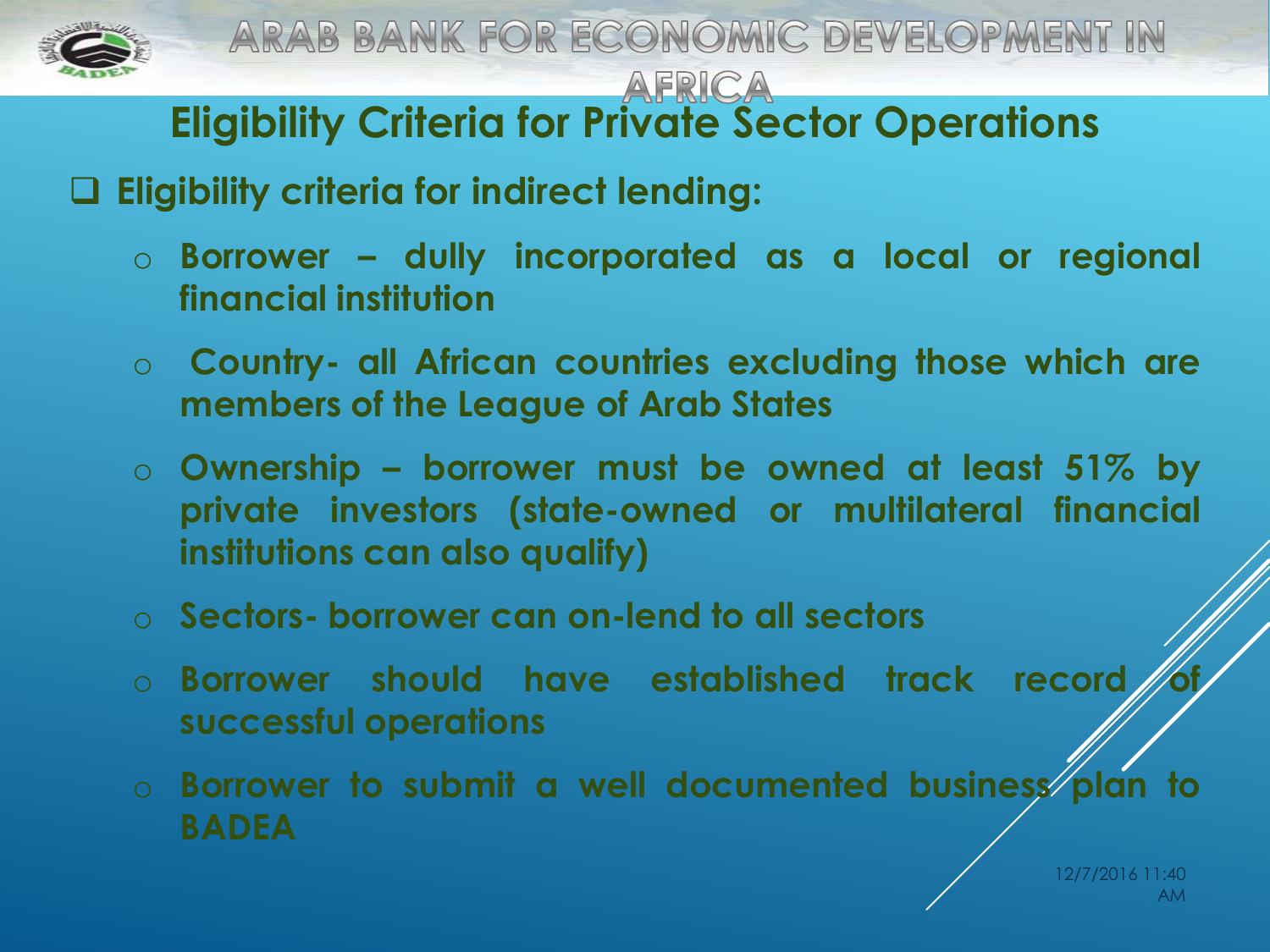

### **BADEA Trade Finance Facilities**

- **Due to the important role that trade can play to enhance and strengthen Arab / Africa cooperation, BADEA has launched a Trade Finance Facility earmarked to finance exports form Arab countries to eligible African countries**
- **The total amount allocated for each of the remaining years of BADEA's 7th Corporate Plan (2015 – 2019) is USD 200 million**
- **Lending criteria/ terms:**
	- o **Lending limits: \$10m \$50m. Limits might be negotiated on case-by-case basis**
	- o **Purpose – on-lending to finance imports from one or more Arab country or local trade in goods already imported from one or more Arab country**
	- o **Merchandise being financed must have at least 30% of content / value added of the respective Arab country**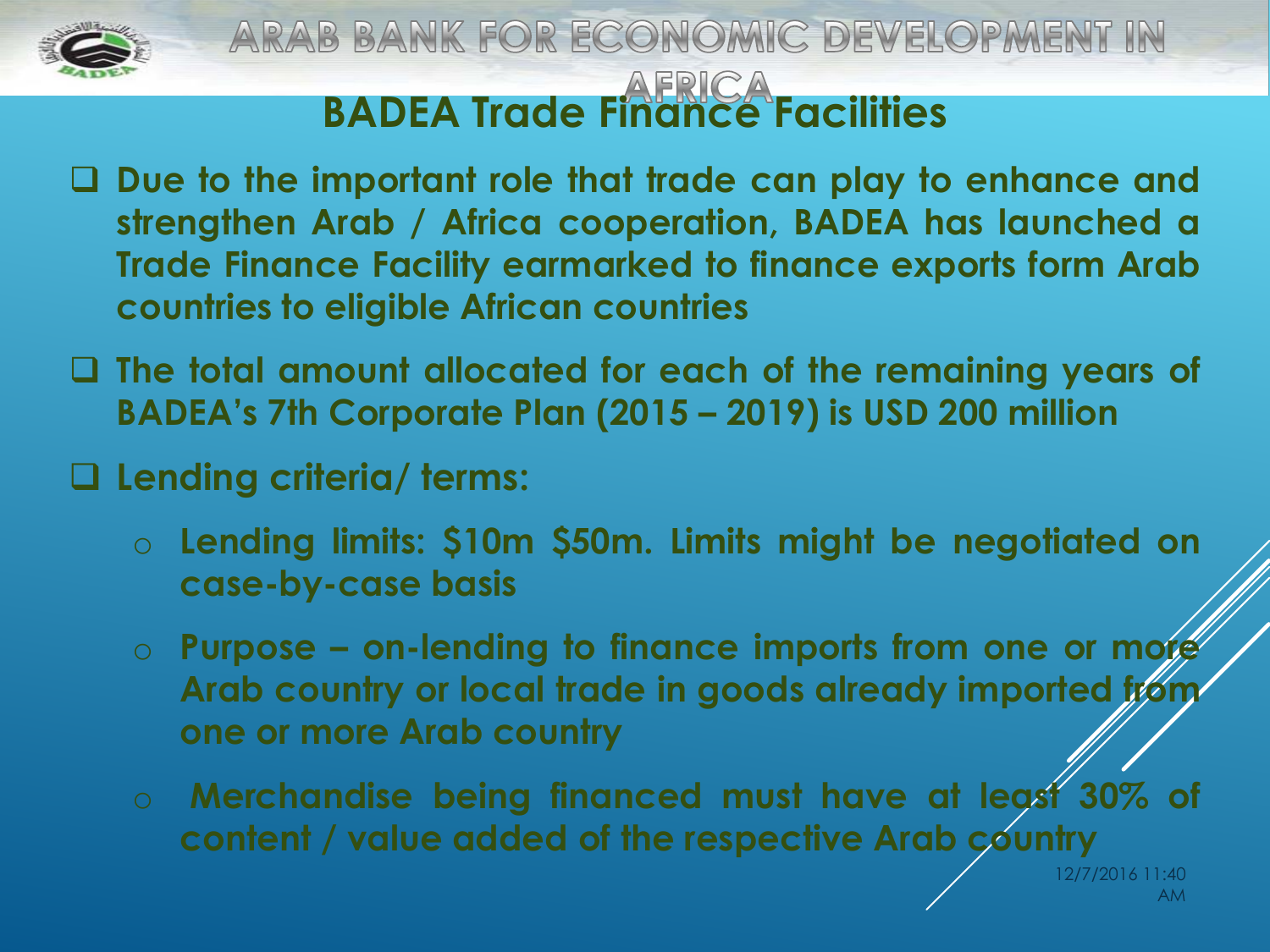

### **BADEA Trade Finance Facilities - CONTD**

- o **Tenor – 1 year, renewable twice**
- o **Pricing – competitive and market related**
- o **Securities – can be negotiated on case-by-case basis, where applicable**

### **Eligibility criteria**

- o **Borrower – dully incorporated financial institution in an eligible African country. Public entities are also eligible**
- o **Borrower should have established track record of successful operations**
- o **Borrower to submit a well documented business plan to BADEA**

12/7/2016 11:40 AM